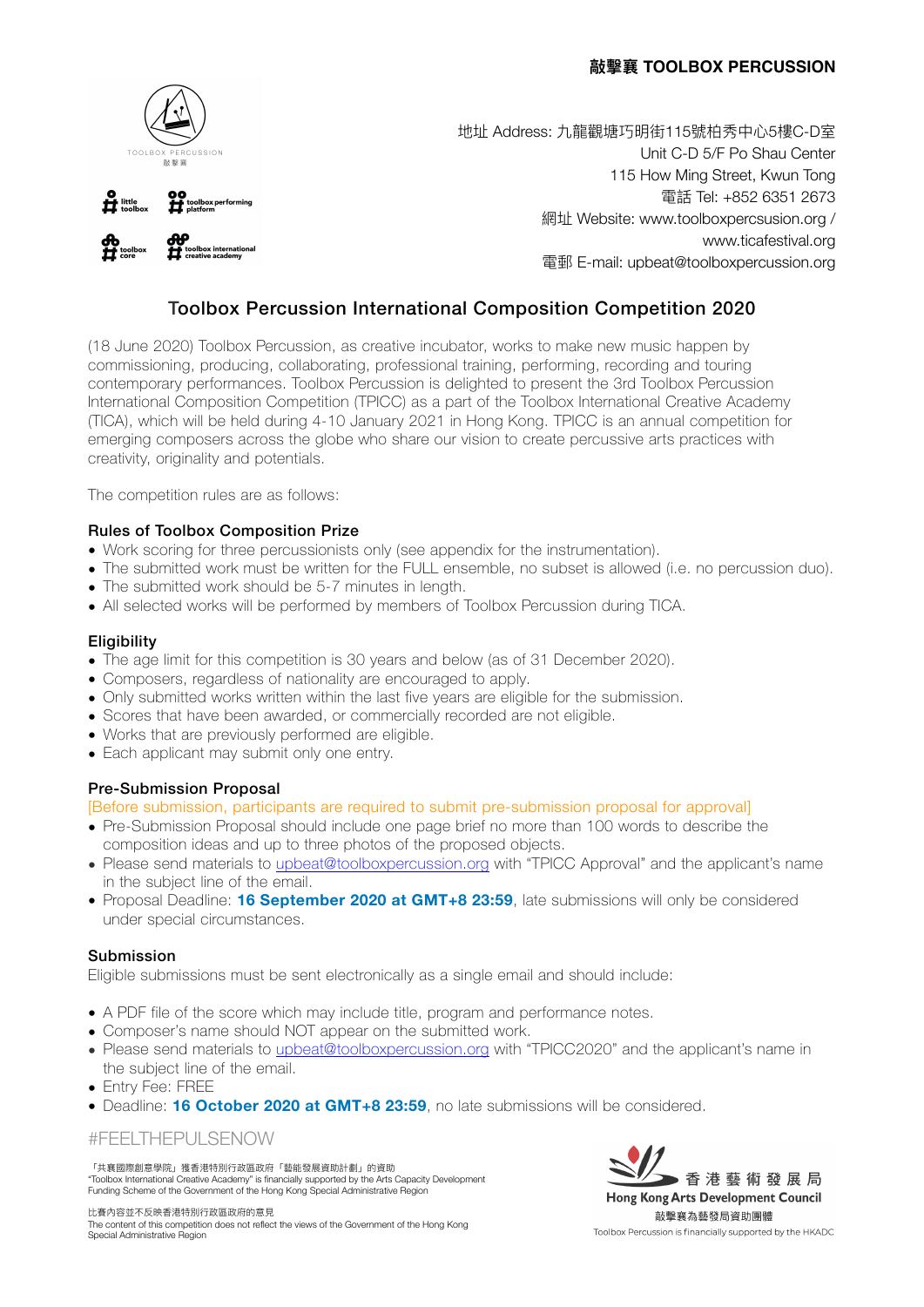

地址 Address: 九龍觀塘巧明街115號柏秀中心5樓C-D室 Unit C-D 5/F Po Shau Center 115 How Ming Street, Kwun Tong 電話 Tel: +852 6351 2673 網址 Website: [www.toolboxpercsusion.org](http://www.toolboxpercsusion.org) / [www.ticafestival.org](http://www.ticafestival.org/)  電郵 E-mail: [upbeat@toolboxpercussion.org](mailto:upbeat@toolboxpercussion.org)

# Award

- The winner of the Toolbox Composition Prize will be awarded USD 500.
- Three finalists will be invited to join the Toolbox International Creative Academy (TICA) and receive a festival pass to all TICA events.
- Finalists will receive a private lesson with Prof. Ken Ueno (Professor of Music, University of California, Berkeley / Creative Director-in-Residence, Toolbox Percussion) as professional training.
- TICA will provide accommodation for the finalists (up to six nights, double occupancy).
- All selected works will be performed and recorded live during TICA.
- Finalists are encouraged to attend all TICA events (subject to World-Wide Travel Restrictions and Health Regulations)
- Travel expenses to TICA and other arrangements are the responsibility of the finalists.
- Selection of the finalists will be announced no later than 25 October 2020 at GMT+8 23:59
- The winner will be announced during TICA in January 2021.

### Appendix - Instrumentation

List of Percussion Instruments for Toolbox Composition Prize Percussion 1 - Daily Object 1 Percussion 2 - Daily Object 2 Percussion 3 - Daily Object 3

- You may choose THREE separate or identical objects.
- Items require the use of electricity should have an international input voltage for 110v to 220v without the use of extra transformer and output energy should not exceed 1500 watts.
- The THREE objects and supporting hardware (if any) should be able to fit in ONE piece of hard side luggage.
- The sum of length, width, and height of each checked baggage cannot exceed 203 cm (80 inch), with total weight no more than 32kg (70 lbs). [see: [https://www.cathaypacific.com/cx/en\\_HK/baggage/check](https://www.cathaypacific.com/cx/en_HK/baggage/check-in-baggage/cathay-pacific-flights.html#Americas)[in-baggage/cathay-pacific-flights.html#Americas](https://www.cathaypacific.com/cx/en_HK/baggage/check-in-baggage/cathay-pacific-flights.html#Americas)]
- Items that are prohibited on TSA Security Screening for either Carry On or Checked Bags will not be allowed. [see: [www.tsa.gov/travel/security-screening/whatcanibring/all\]](https://www.tsa.gov/travel/security-screening/whatcanibring/all)
- Optional: One 16 x 16 double-headed floor tom (shared) can be used upon approval.
- Pre-submission proposal is required.

Further inquiry: [upbeat@toolboxpercussion.org](mailto:upbeat@toolboxpercussion.org) For more information: [www.ticafestival.org/tpicc2020](http://www.ticafestival.org/tpicc2020)

Should there be any discrepancy between the English and Chinese versions, the English version shall prevail.



「共襄國際創意學院」獲香港特別行政區政府「藝能發展資助計劃」的資助 "Toolbox International Creative Academy" is financially supported by the Arts Capacity Development Funding Scheme of the Government of the Hong Kong Special Administrative Region

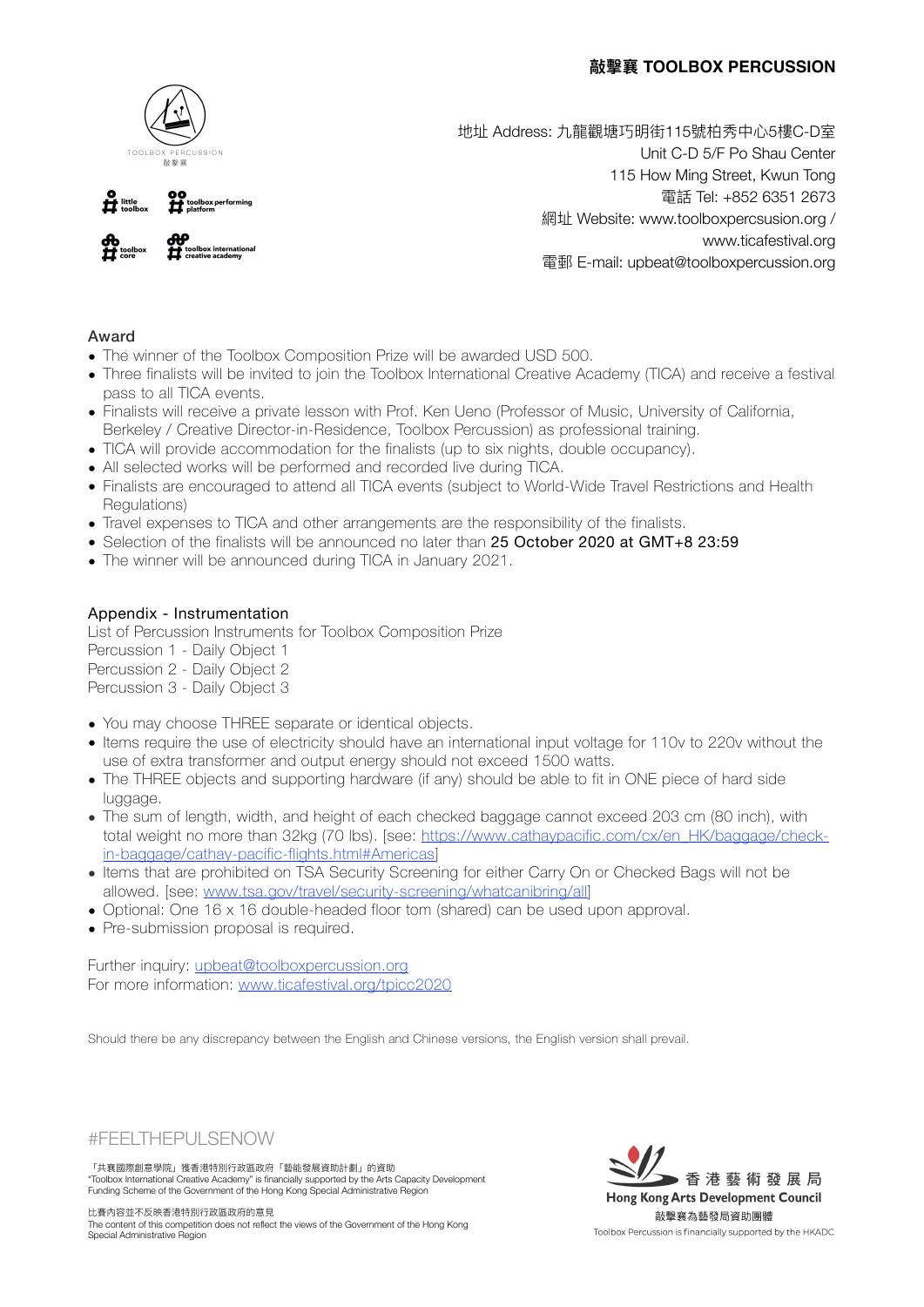

00<br> **H** toolbox performing  $\mathbf{H}$  little **COP**<br><sup>toolbox</sup> international 地址 Address: 九龍觀塘巧明街115號柏秀中心5樓C-D室 Unit C-D 5/F Po Shau Center 115 How Ming Street, Kwun Tong 電話 Tel: +852 6351 2673 網址 Website: [www.toolboxpercsusion.org](http://www.toolboxpercsusion.org) / [www.ticafestival.org](http://www.ticafestival.org/)  電郵 E-mail: [upbeat@toolboxpercussion.org](mailto:upbeat@toolboxpercussion.org)

# 敲擊襄國際作曲比賽 2020

(2020年6月18日) 敲擊襄作為具創造潛力的文化機構,致力透過與本地作曲家委約作品、製作、合作、專業培 訓、表演、錄製和巡迴演出當代作品來創作新音樂。第三屆敲擊襄國際作曲比賽(TPICC) 由敲擊襄主辦,是為 2021年1月4至10日於香港舉行的國際共襄創意學院(TICA) 中的一項活動。每年一度的作曲比賽旨在為全球新晉 作曲家提供平台、發掘具潛力之新創作品。

以下為比賽規則:

### 敲擊襄國際作曲獎規定

- 作品應為三名敲擊樂演奏者而作(樂器配器請見附件)
- 作品應為**所有**樂器配器而作,樂器配器以外之作品將不予受理(例:敲擊二重奏作品)
- 作品的長度應為五至七分鐘
- 所有入圍作品將由敲擊襄成員於國際共襄創意學院(TICA) 音樂會上演奏

#### 參賽資格

- 參賽者年齡須為三十歳或以下(以2020年12月31日計算之)
- 歡迎任何國籍之作曲家參加比賽
- 所提交曲目須是最近五年內之創作
- 不接受曾得獎或作商業用途之錄音作品投件參賽
- 接受曾公開演奏的作品投件參賽
- 參賽者只能提交一首作品

#### 概念計劃書

#### [於遞交作品前,參賽者必須為其作品遞交概念計劃書作預批]

- 概念計劃書應包括以不多於 100 字(一頁內)闡述作曲概念及附上最多三張選用之日常生活物品相片
- 請把資料電郵至 [upbeat@toolboxpercussion.org](mailto:upbeat@toolboxpercussion.org)候批,並於標題列明 "TPICC作品預批" 及參賽者姓名
- 截止日期:2020年9月16日 格林尼治標準時間+8 23:59,逾期遞交將因應個別情況作出考慮

#### 參加方法

作品須於概念計劃書獲批後以電郵形式遞交,電郵內容應包括:

- PDF檔案之作品總譜, 包含曲目名稱、簡要介紹及演奏說明
- 作曲家姓名**不能**出現在所提交的樂譜上
- ●請把資料電郵至 [upbeat@toolboxpercussion.org](mailto:upbeat@toolboxpercussion.org),並於標題列明"TPICC2020"及參賽者姓名
- 報名費⽤:免費
- 截止日期:2020年10月16日 格林尼治標準時間+8 23:59,逾期遞交將不獲考慮

#FEELTHEPULSENOW

「共襄國際創意學院」獲香港特別行政區政府「藝能發展資助計劃」的資助 "Toolbox International Creative Academy" is financially supported by the Arts Capacity Development Funding Scheme of the Government of the Hong Kong Special Administrative Region